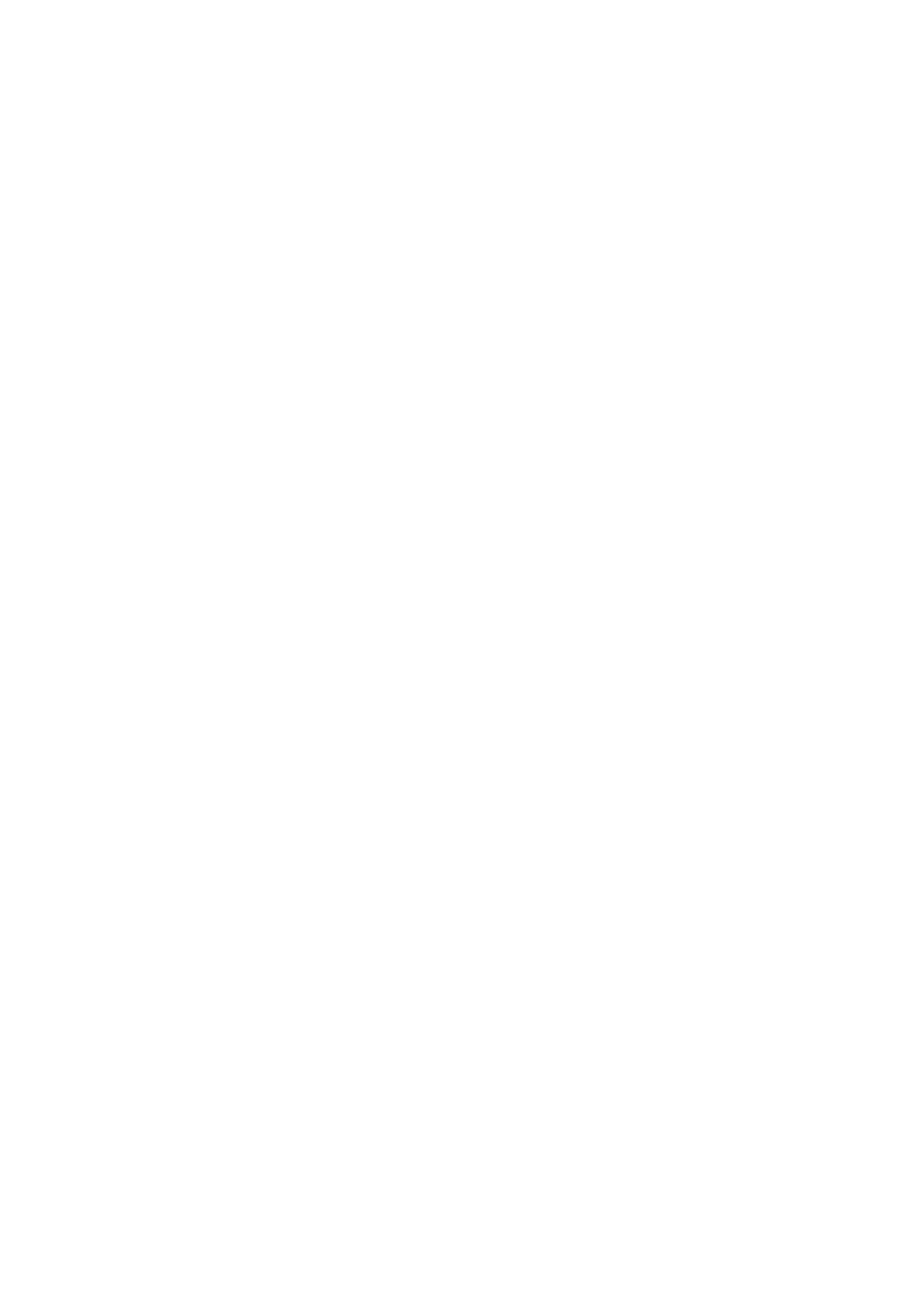# TOWARDS HEALING AND RENEWAL

A pastoral response from the Irish Catholic Bishops' Conference to mark the first anniversary of the publication of the *Pastoral Letterof theHoly Father Pope Benedict XVI tothe Catholicsof Ireland*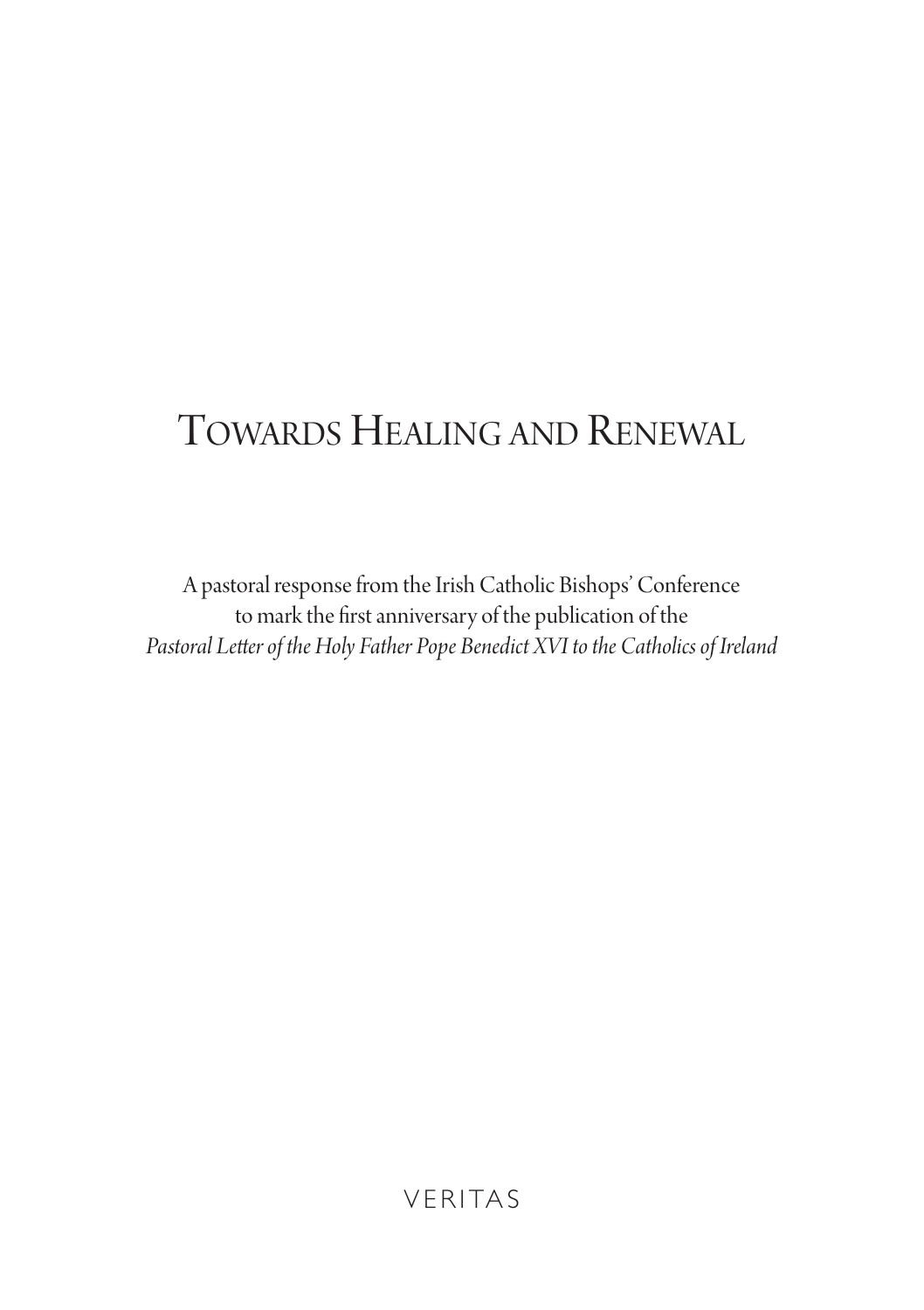Published 2011 by Veritas Publications 7–8 lower abbey street Dublin 1 Ireland publications@veritas.ie www.veritas.ie

isBn 978 1 84730 294 6

Copyright © Irish Catholic Bishops' Conference, 2011

The material in this publication is protected by copyright law. Except as may be permitted by law, no part of the material may be reproduced (including by storage in a retrieval system) or transmitted in any form or by any means, adapted, rented or lent without the written permission of the copyright owners. Applications for permissions should be addressed to the publisher.

A catalogue record for this book is available from the British library.

Designed by Colette Dower, Veritas Printed in the Republic of Ireland by Walsh Colour Print, Kerry

*Veritas books are printed on paper made from the wood pulp of managed forests. For everytree felled, at leastone tree is planted,*  $thereby$  *renewing natural resources.*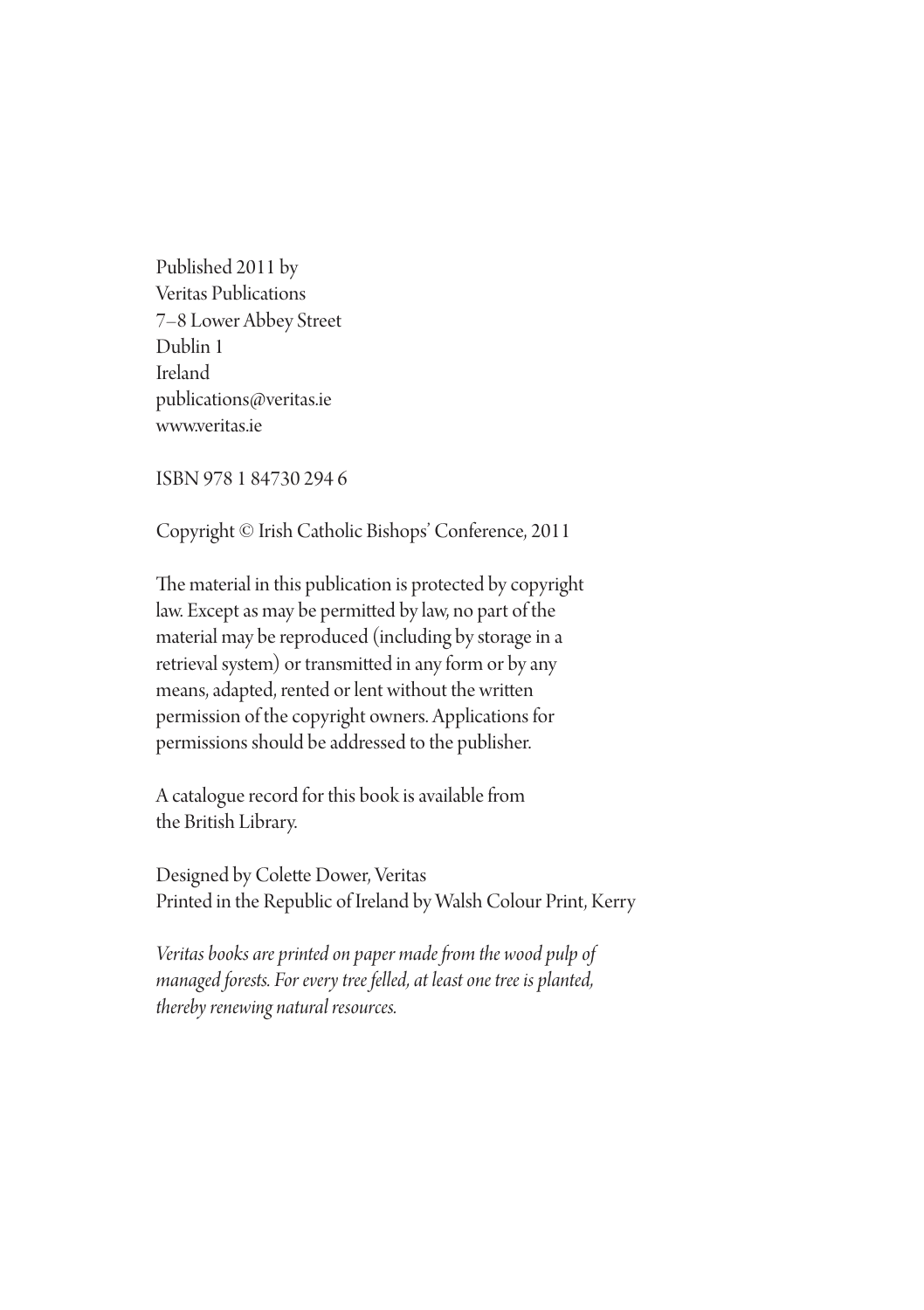#### **INTRODUCTION**

The abuse of children by some priests and religious was an appalling wrong. The inadequate response by some Church leaders has left a deep wound that may never be fully healed.

No apology, no gesture of repentance or sorrow can ever make up for the hurt that has been caused to those abused and to their families: they have been grievously harmed and let down by people who professed the Gospel of Jesus Christ. We are deeply ashamed of this and we are profoundly sorry for any failures on our part.

Today we wish to give expression to that sorrow by expressing our commitment to existing initiatives as well as to a number of new initiatives. Our hope is that these initiatives will enhance the personal, pastoral, spiritual and practical support available to survivors of child physical and sexual abuse by some priests and religious in the Catholic Church in Ireland.

In the words of Pope Benedict XVI in his *Pastoral Letter* to the Catholics of Ireland, 'No one imagines that this painful situation will be resolved swiftly'. What is set out here today represents only part of a wider response and a longer journey to be undertaken by the Church in helping to bring healing and peace to survivors of abuse. Part of that journey is the challenge of restoring confidence and hope to those many young people, parents, parishioners, priests and religious, who feel angry, let down or despondent because children have been abused in the care of their Church and because so many in leadership failed to give priority to the love and care of children in their response to such heinous crimes.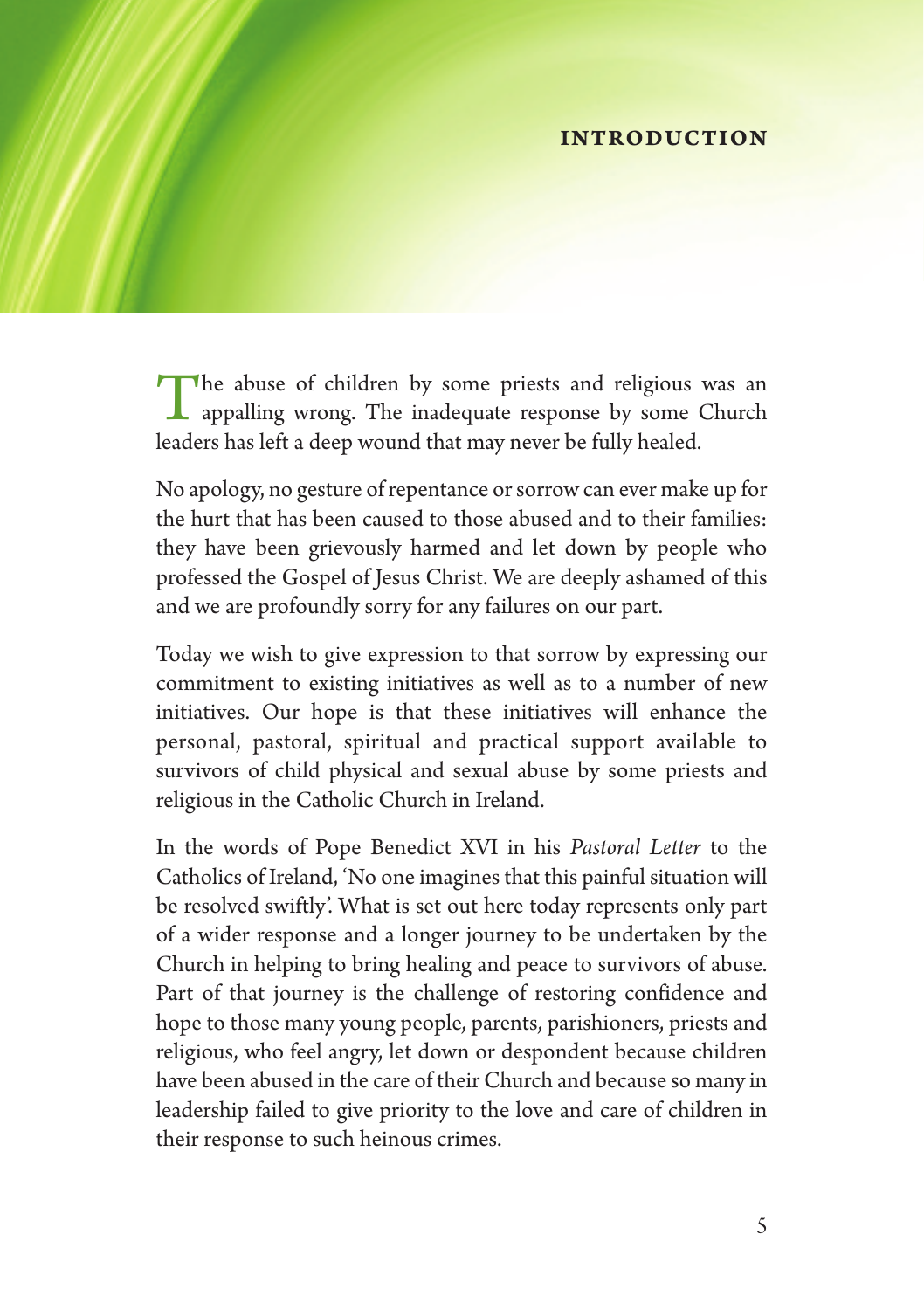It is our hope that the initiatives we are announcing today will go at least some way to rebuilding that trust and to restoring hope. The steps we are taking have been shaped in large part by our conversations as individuals and groups of bishops with survivors of abuse by clergy in the Catholic Church in Ireland. They involve a commitment to transparency and to continuing to implement best practice in safeguarding children into the future. They include a commitment to continue to listen and respond and to make available a wider range of spiritual and liturgical resources to assist in healing.

These commitments form part of a wider effort being made at diocesan and parish level to ensure best practice in child safeguarding and to bring about healing for those who have been abused. They complement the extensive work already being undertaken by the Conference of Religious of Ireland, the Irish Missionary Union and individual religious congregations in the provision of training, counselling and child safeguarding services as well as spiritual support for those who have been abused. Taken together with this wider effort of the Catholic community at every level, our hope is that the initiatives outlined today will constitute further important and helpful steps on the journey to healing and renewal signposted to us by survivors of abuse. It is a journey to which we are wholeheartedly committed.

The steps that will be taken are noted in the following pages.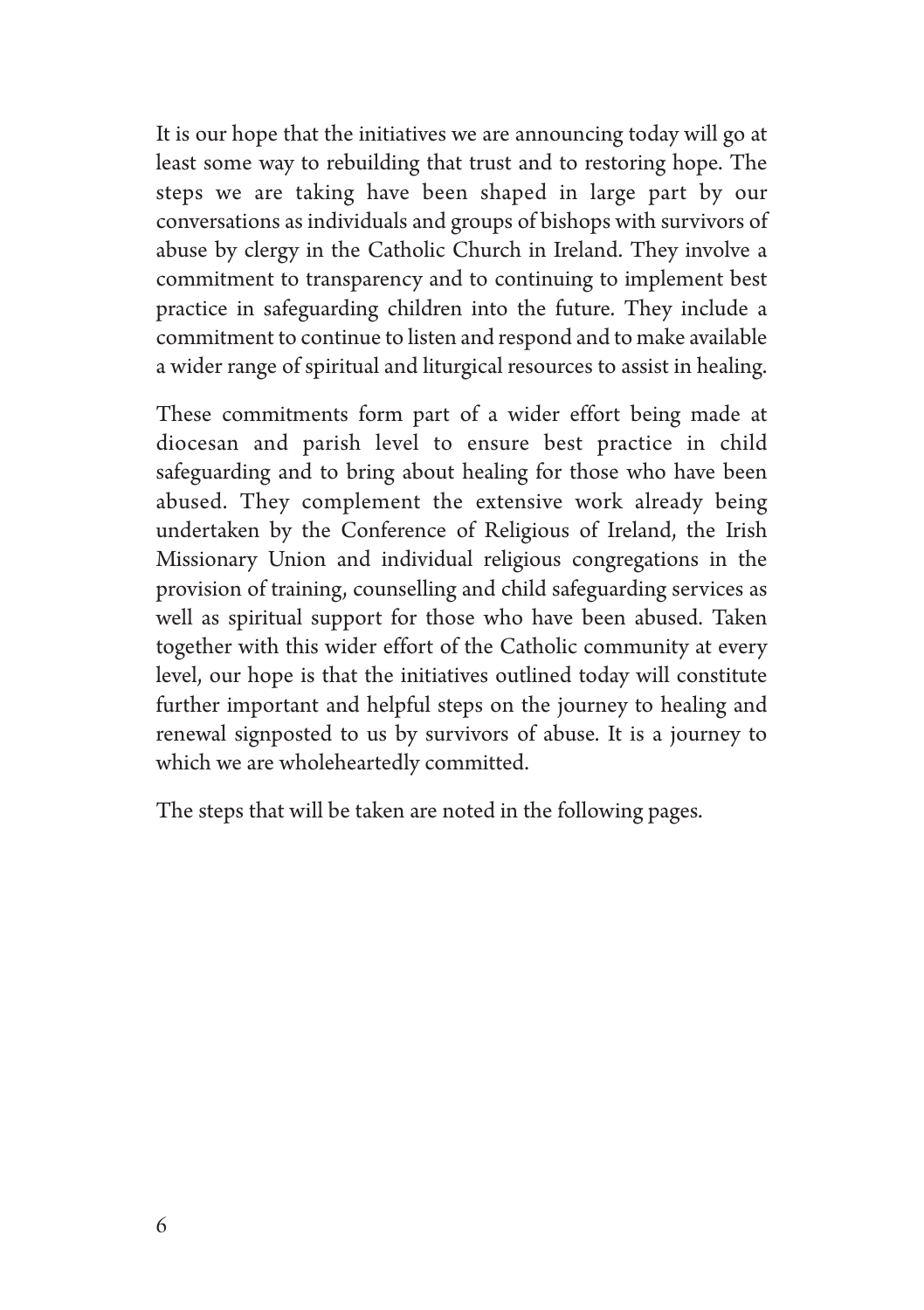#### **1. PRAYER FOR THE SURVIVORS OF ABUSE**

 $\Gamma$  or the Christian community prayer is an essential part of the iourney to beginn  $\sim$   $\frac{1}{2}$ journey to healing and renewal. Our prayer is all the more truthful in its formulation, and healing in its effect, when it is an authentic expression of the reality in which we find ourselves.

Many survivors have told us how much they value the prayers that are offered for them by individuals and parish communities. We specifically invite contemplative orders in Ireland to dedicate part of their daily life of prayer to pray for those who have been abused by priests and religious. We have committed ourselves to dedicating the first Friday of each month to prayer and fasting in reparation for abuse by clergy and for the failure of leadership in the Church to respond to it effectively. We encourage all parish communities to offer public and private prayer for all who suffered abuse as children. Just as all Catholics in Ireland have been encouraged to do by Pope Benedict XVI, we will also renew our commitment to the tradition of Friday penance with a particular emphasis on remembering the suffering of those who have been abused.

The Christian community has a particular appreciation of the power of liturgy involving Scripture readings, prayers, music, symbols and reflection around a particular theme to bring consolation, healing, support and renewal to those who have experienced pain and loss. Many survivors of abuse have told us how much they would like to see such liturgies take place at an appropriate time and in an appropriate way. We will therefore ask a group at national level to outline how this proposal for liturgies of lament, atonement and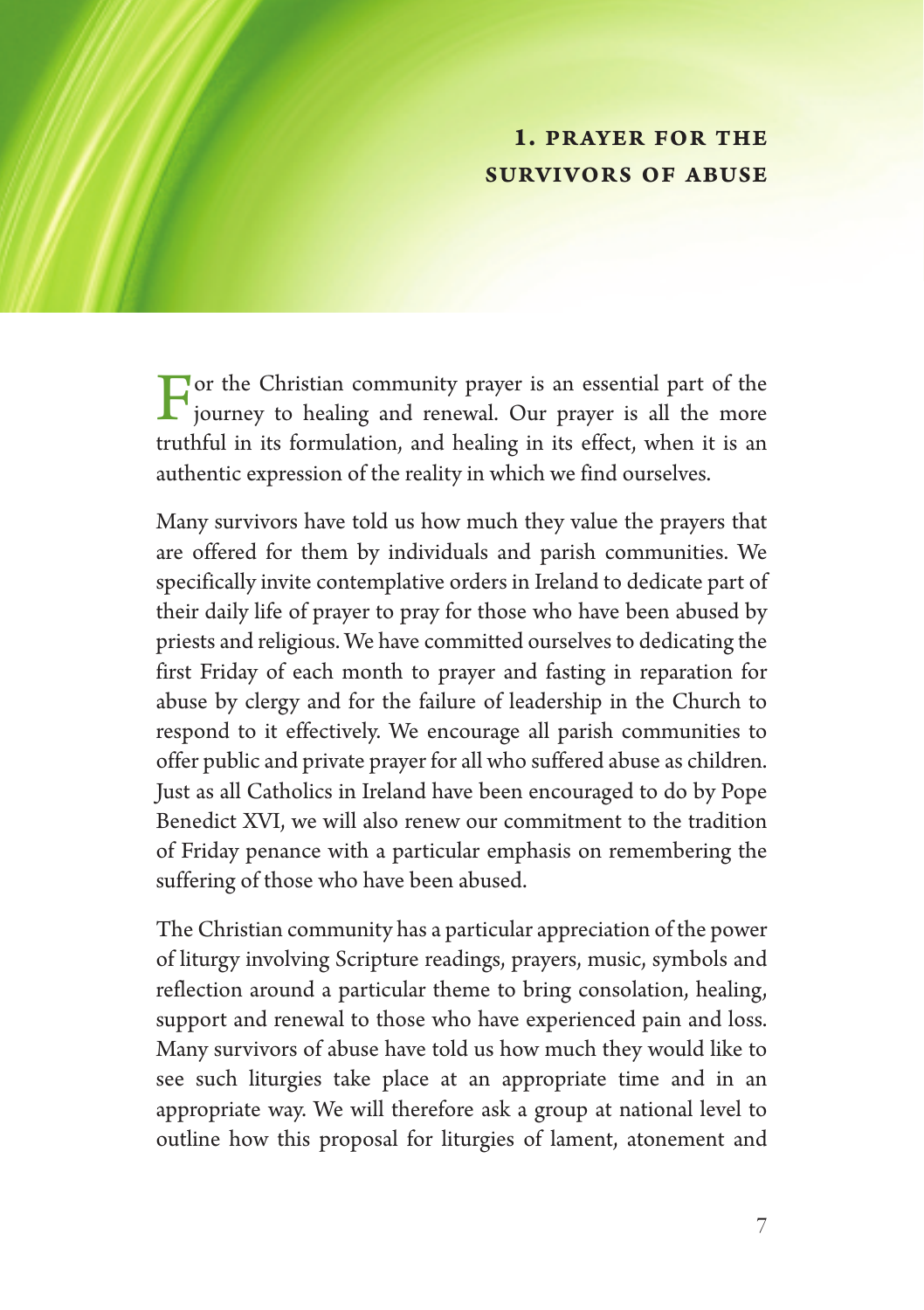healing can be progressed. The group will include survivors of abuse, and others with scriptural, theological and liturgical expertise along with representatives of parish life. It will make recommendations about the types of liturgies that would be most appropriate as well as where and when such liturgies might most helpfully take place.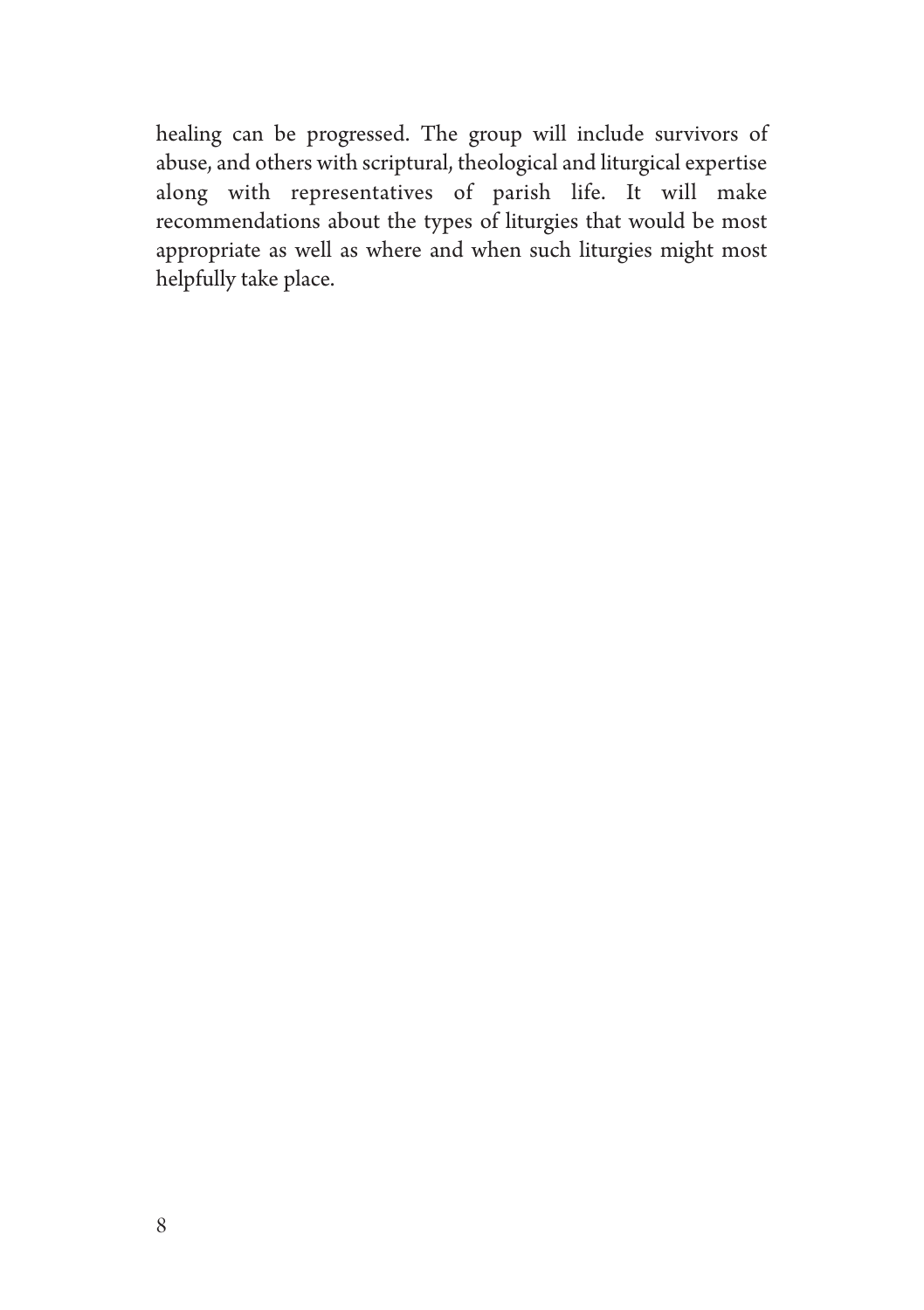#### **2. LISTENING WITH SENSITIVITY AND CARE**

ne of our greatest failures in the past was our failure to listen to the distressing cries of those who were abused as children by priests or religious. Many who were courageous enough to speak about what happened to them found that no one would listen. The voice of the vulnerable so often went unheard. We renew our commitment today to listen with openness, sensitivity and care to those who have been abused. Each of us will continue to make ourselves personally available to meet with survivors of abuse and to listen attentively to their experiences.

It is also vital that parish communities become places of welcome, listening and support for those who have suffered physical and sexual abuse by Church personnel. What has happened within the Church has to be acknowledged openly and honestly by all. We invite priests, religious and parish communities to reflect on how they can bring their social, pastoral, spiritual and liturgical resources as well as their known capacity for practical care to help in the process of healing for those who have been abused and their families. Parish communities have a key part to play in giving expression to the commitment of the whole Catholic community to addressing the failings of the past and bringing healing and renewal to all who have been harmed.

Some survivors of abuse have also spoken to us about the importance of having their stories properly heard and remembered for future generations. We pledge ourselves to continue to explore with survivors of abuse how this might best be achieved.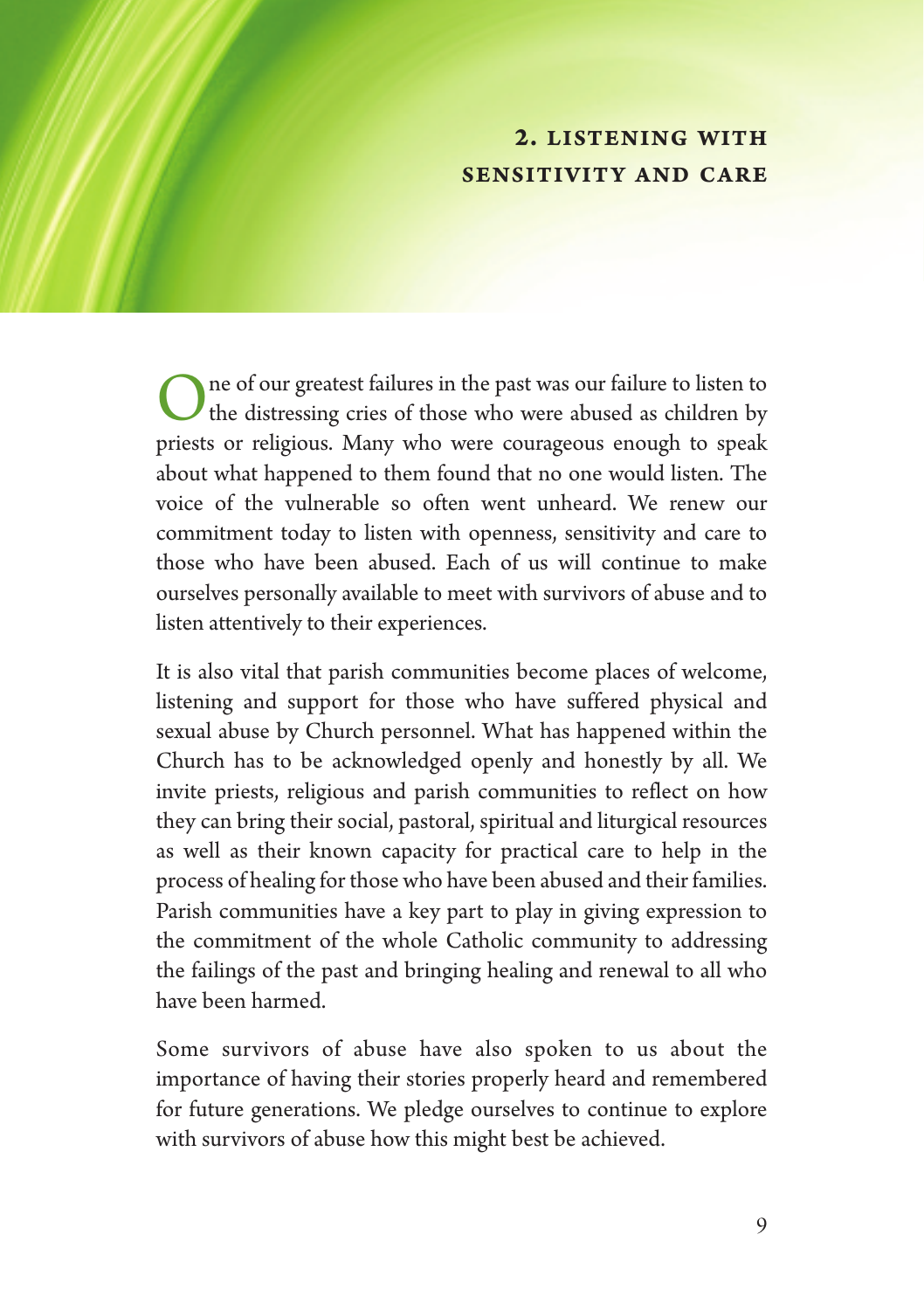#### **3. SPIRITUAL SUPPORT TO INDIVIDUAL SURVIVORS OF ABUSE**

buse by clergy or religious often has a profoundly negative A buse by clergy or religious often has a profoundly negative<br>
Mimpact on the faith of those abused and on that of their families. Many survivors have spoken to us about their struggle with faith and their sense of belonging within the Church as a result of this and how it was responded to. In particular, they have told us how the Church has failed to offer sufficient help to work through this particular consequence of their abuse. As a response we have begun to prepare a structure of spiritual support for those dealing with issues of faith following the trauma of abuse by Church personnel.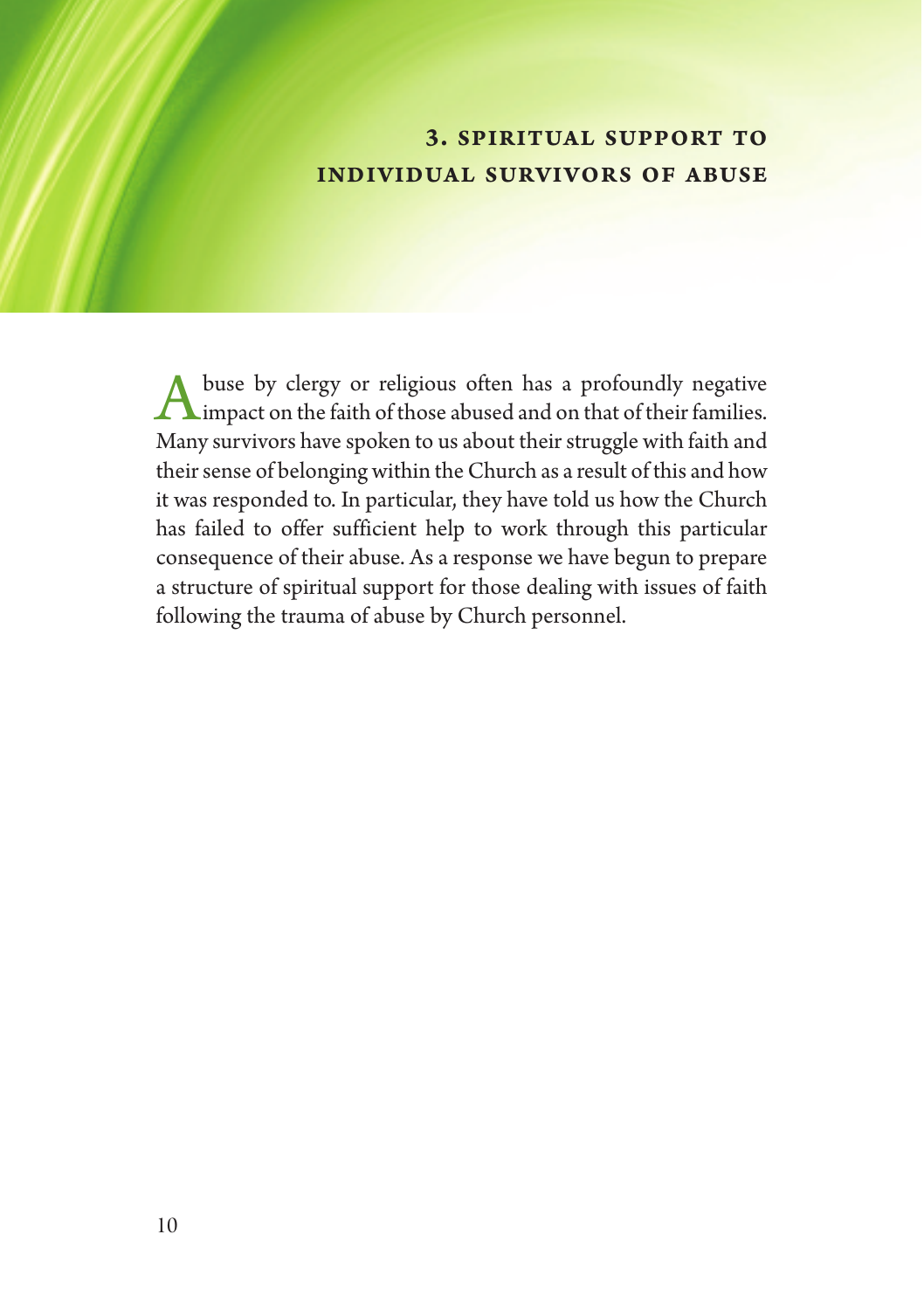### **4. CREATING A SAFER FUTURE FOR CHILDREN IN THE CHURCH**

In his *Pastoral Letter* to the Catholics of Ireland, Pope Benedict XVI<br>Said 'Only decisive action carried out with complete honesty and<br>the group are sill action the group to place desill of the Little group n his *Pastoral Letter* to the Catholics of Ireland, Pope Benedict XVI transparency will restore the respect and good will of the Irish people towards the Church to which we have consecrated our lives'.

Over the past twelve months every bishop in Ireland, together with the superiors of religious congregations, has signed a memorandum of understanding with the National Board for Safeguarding Children in the Catholic Church in Ireland (NBSCCCI). This commits all of us to full implementation of the *Safeguarding Children: Standards and Guidance Document for the Catholic Church in Ireland,* published and updated by the NBSCCCI. These can be accessed at www.safeguarding.ie. It includes a commitment to full cooperation with the Gardaí and HSE in the South as well as the PSNI and DHSSPS in Northern Ireland in respect of all allegations of abuse against Church personnel.

In addition to implementing the *Standards and Guidance* material published by the NBSCCCI, each bishop is providing financial and other resources for the training of personnel at diocesan and parish level in the implementation of the NBSCCCI *Standards and Guidance* material. We restate our commitment today to ensuring that all priests and religious as well as sufficient numbers of lay people working in our dioceses are trained in and promote best practice in the safeguarding of children.

We also commit ourselves to continue to participate in the vetting procedures made available by An Garda Síochána.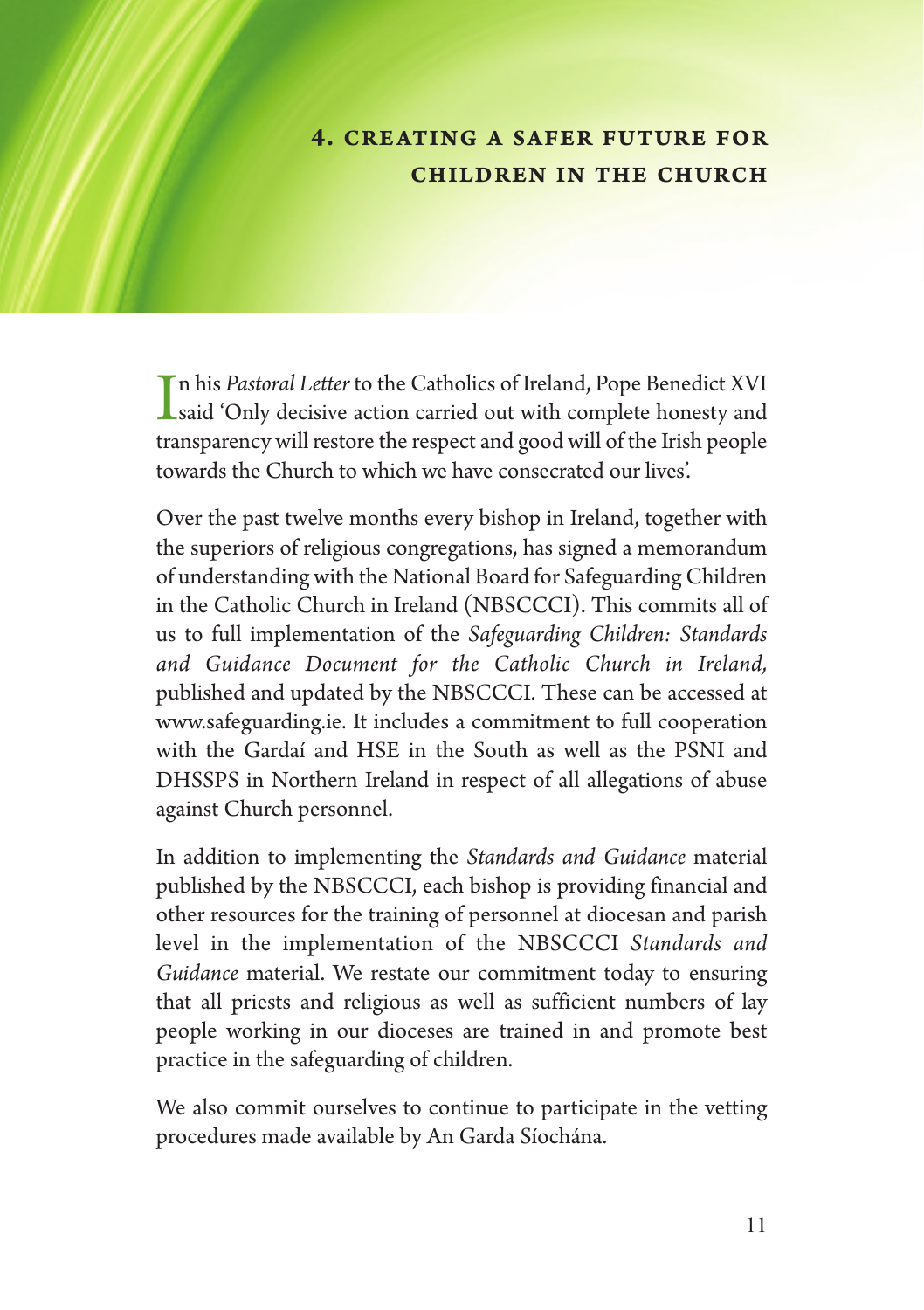**5. THE REVIEW OF DIOCESES, RELIGIOUS CONGREGATIONS AND SOCIETIES BY THE NATIONAL BOARD FOR SAFEGUARDING CHILDREN**

I consty about the response to past, present and future<br>allegations of child sexual abuse by priests in our dioceses is essential to restoring trust and moving forward on the journey to healing and renewal. The Irish Bishops' Conference, the Conference of Religious of Ireland and the Irish Missionary Union have tasked the NBSCCCI with monitoring, reviewing and reporting on an annual basis on the compliance of each diocese and religious congregation with best practice in child safeguarding as set out in the NBSCCCI's *Safeguarding and Guidance* material. This includes the ability of the NBSCCCI to monitor and report on the response of each bishop and each leader of religious congregations and societies to allegations of abuse which may arise.

As part of a specific commitment by the bishops to transparency about the past, the NBSCCCI has also initiated a review of current and past practice of all twenty-six dioceses in Ireland. This review will also be extended to each religious congregation.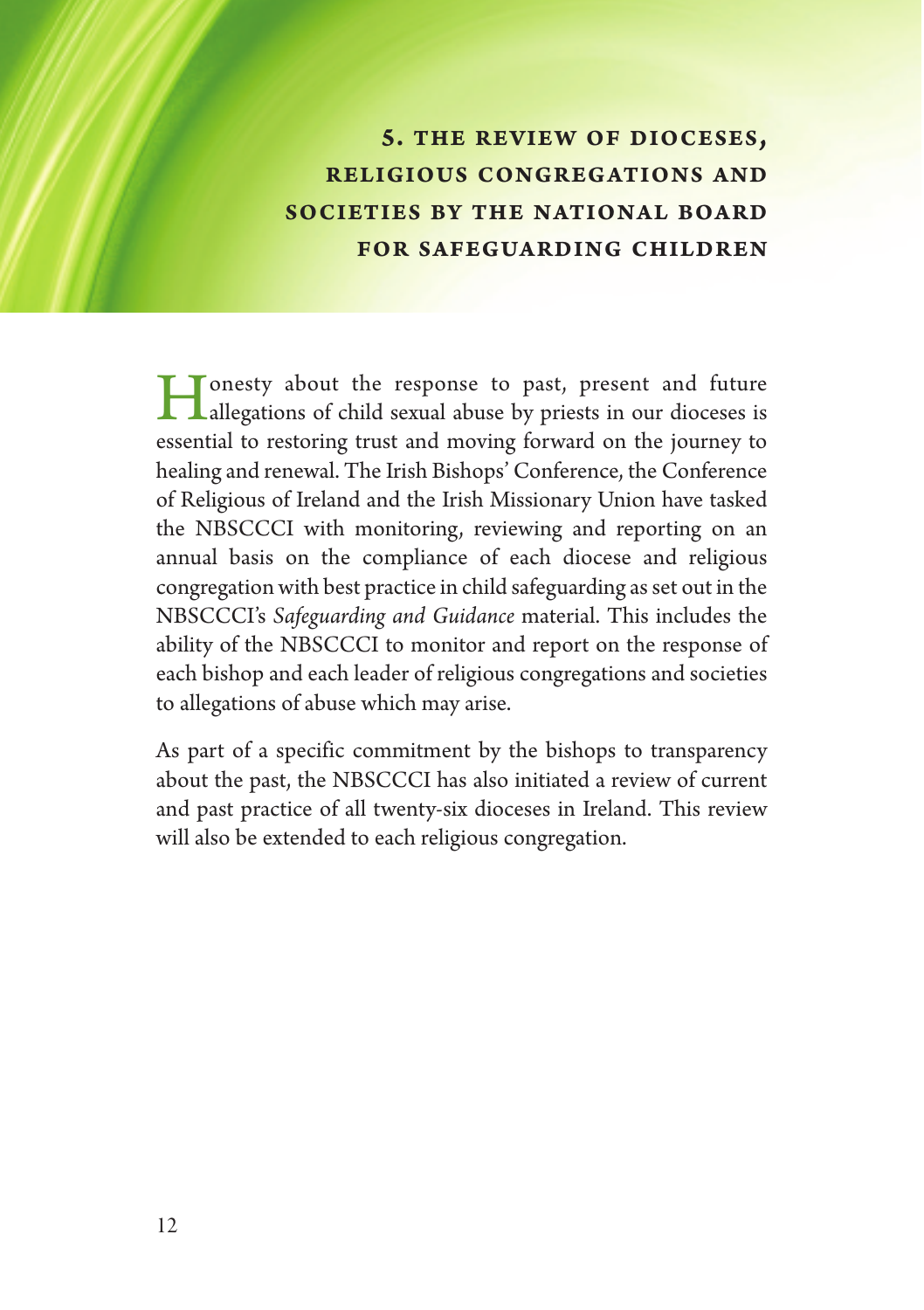### **6. FINANCIAL SUPPORT FOR FUTURE SAFEGUARDING AND CARE**

Many dioceses have invested heavily in local safeguarding<br>initiatives, including training and the provision of counselling<br>and therefore a feasible set the set of a local local developed. To den and other forms of assistance to those who have been abused. Today in Ireland, as with other organisations, the financial resources available to dioceses are limited and subject to ever-increasing demands.

As a sign of our commitment to addressing the failures of the past and their consequences, we pledge today to continue to provide financial resources to the structures for safeguarding children and young people in the Church and to the ongoing care of those who have been abused. We will do so in a number of ways. These include:

- *• Funding of the NBSCCCI and related safeguarding activities*. Since the founding in 2006 of the NBSCCCI by the Bishops' Conference, CORI and IMU, each of these, through subventions from individual dioceses and congregations, has contributed substantial sums to its operating costs.
- *• A five-year funding commitment from the Bishops' Conference to provide an enhanced counselling service co-funded by religious congregations and societies.* As we listened to survivors of abuse many spoke to us of the importance of the services provided to them by Faoiseamh, the independent helpline and counselling service established and largely funded by religious congregations. Today the Irish Bishops' Conference announces that it will, over the next five years, co-fund with the religious congregations and societies the newly founded agency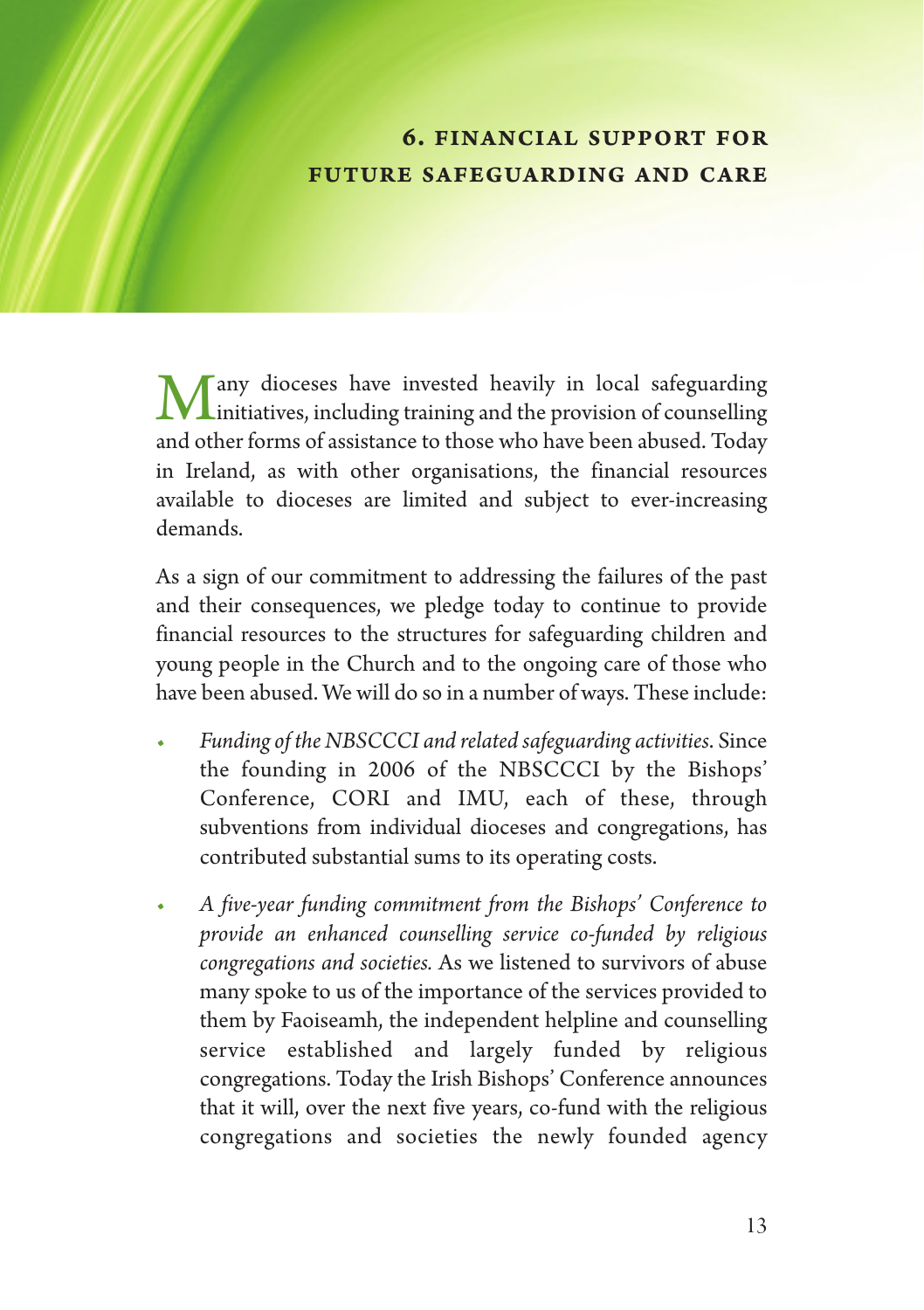'Towards Healing', which will continue the work of Faoiseamh while extending it to provide an enhanced range of professional counselling options.

*• Spiritual Support.* We also announce today the introduction of a new initiative for survivors whose faith has been damaged and who want to work through this particular consequence of their abuse. A number of religious congregations and societies with experience and expertise in this area will be asked to make some members available for this work. Together with trained lay people and diocesan priests, it is hoped that they will assist those dealing with issues of faith following the trauma of abuse by Church personnel. An experienced spiritual director will be appointed to form and lead this initiative. Initially, this service will be located throughout the island of Ireland. However, discussions have already commenced to extend this service to survivors resident in Britain. Details of the spiritual support service will be publicised within the coming months.